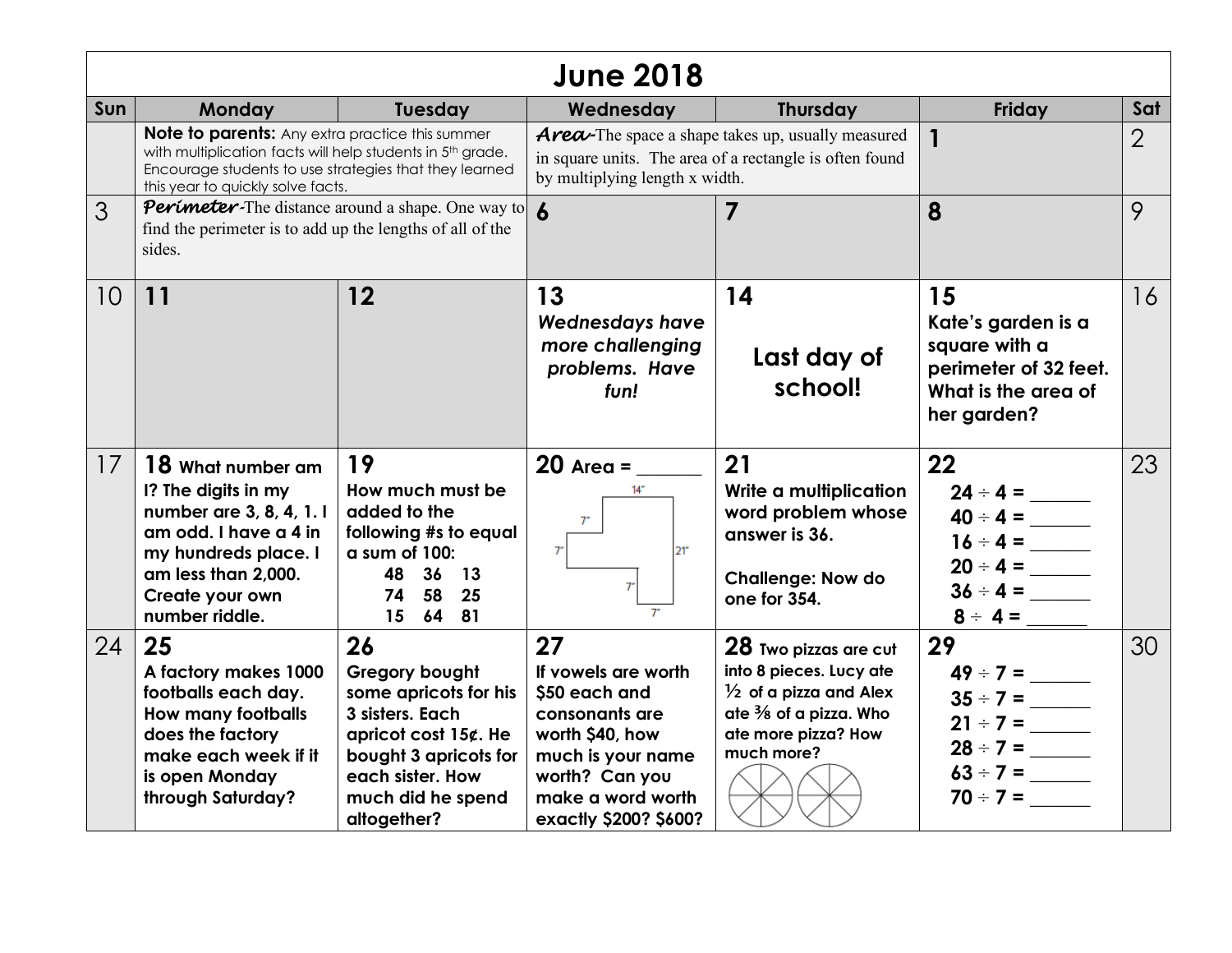| <b>July 2018</b> |                                                                                                                             |                                                                                                                            |                                                                                                                                                                                                                                |                                                                                                                                                                                                                                 |                                                                                                                                                |     |  |
|------------------|-----------------------------------------------------------------------------------------------------------------------------|----------------------------------------------------------------------------------------------------------------------------|--------------------------------------------------------------------------------------------------------------------------------------------------------------------------------------------------------------------------------|---------------------------------------------------------------------------------------------------------------------------------------------------------------------------------------------------------------------------------|------------------------------------------------------------------------------------------------------------------------------------------------|-----|--|
| Sun              | Monday                                                                                                                      | <b>Tuesday</b>                                                                                                             | Wednesday                                                                                                                                                                                                                      | <b>Thursday</b>                                                                                                                                                                                                                 | Friday                                                                                                                                         | Sat |  |
|                  | 2<br>Divide:<br>3)76<br>(Use a picture to help.)                                                                            | 54<br>$\times$ 9                                                                                                           | 4<br>The sum of two<br>numbers is 15 and the<br>product is 54. What are<br>the two numbers?<br>and                                                                                                                             | <b>5</b> Write two fractions<br>for the shaded amount.                                                                                                                                                                          | $6 \text{ Area} =$<br>15 <sup>2</sup><br>T                                                                                                     |     |  |
| 8                | 9<br><b>Circle the larger</b><br>amount.<br>0.73 or $\frac{1}{2}$                                                           | 10<br>37<br>$\times$ 28                                                                                                    | 11<br>A very slow snail crawls<br>at a rate of 12 feet per<br>hour. If the snail crawls<br>for 45 minutes, how far<br>will she get?                                                                                            | $\bf{12}$ How many fractions can $\bf{ 13}$<br>you write for the shaded<br>amount?                                                                                                                                              | If you doubled the number<br>of sides a square has, how<br>many sides would the new<br>shape have? What if you<br>tripled the number of sides? | 14  |  |
| 1516             | <b>Hamburgers cost</b><br>\$2.95 and french<br>fries are \$1.50. What<br>do 3 hamburgers and<br>4 fries cost?               | 17<br>Multiply<br>$315 \times 10 =$                                                                                        | 18<br>$40 \div \_ = 4$<br>$300 \div \_ = 3$<br>$1800 \div \_ = 18$                                                                                                                                                             | $19\,$ Place a plastic bowl<br>on the floor and stand 5<br>steps away. Try to toss a<br>coin in the bowl 10 times<br>and record how often it<br>lands inside. Express this<br>as a fraction. Repeat.<br>Challenge someone else. | 20<br>$Area =$<br><b>Perimeter =</b>                                                                                                           | 21  |  |
| 22               | 23<br><b>Circle the smallest</b><br>amount?<br>$\frac{1}{2}$ , 0.25, $\frac{1}{5}$ , $\frac{7}{8}$                          | 24<br>Practice your x6<br>facts once in the<br>morning and once in<br>the afternoon. When<br>were you more<br>accurate?    | 25<br><b>Multiply</b><br>$25 \times 25 =$<br>$35 \times 35 =$<br>$45 \times 45 =$                                                                                                                                              | 26<br>Make the largest and<br>smallest numbers you<br>can find using the digits<br>4, 1, 7, 8, and 2. Find<br>their difference and<br>sum.                                                                                      | 27<br><b>Measure the perimeter</b><br>of two different windows<br>in your home. Find the<br>difference of the<br>perimeters.                   | 28  |  |
| 29               | 30 <br>You want to buy a soda<br>for \$.79 and a bag of<br>chips for \$0.50. You<br>only have \$2.00. Will it<br>be enough? | 31<br><b>Practice your times 8</b><br>and times 9 facts.<br>What is your strategy<br>for each? Which is<br>faster for you? | <b>Sum</b> - The total or whole amount when you add.<br><b>Product</b> - The total or whole amount when you<br>multiply.<br>Difference - The answer when you subtract or the<br>distance between two numbers on a number line. |                                                                                                                                                                                                                                 |                                                                                                                                                |     |  |